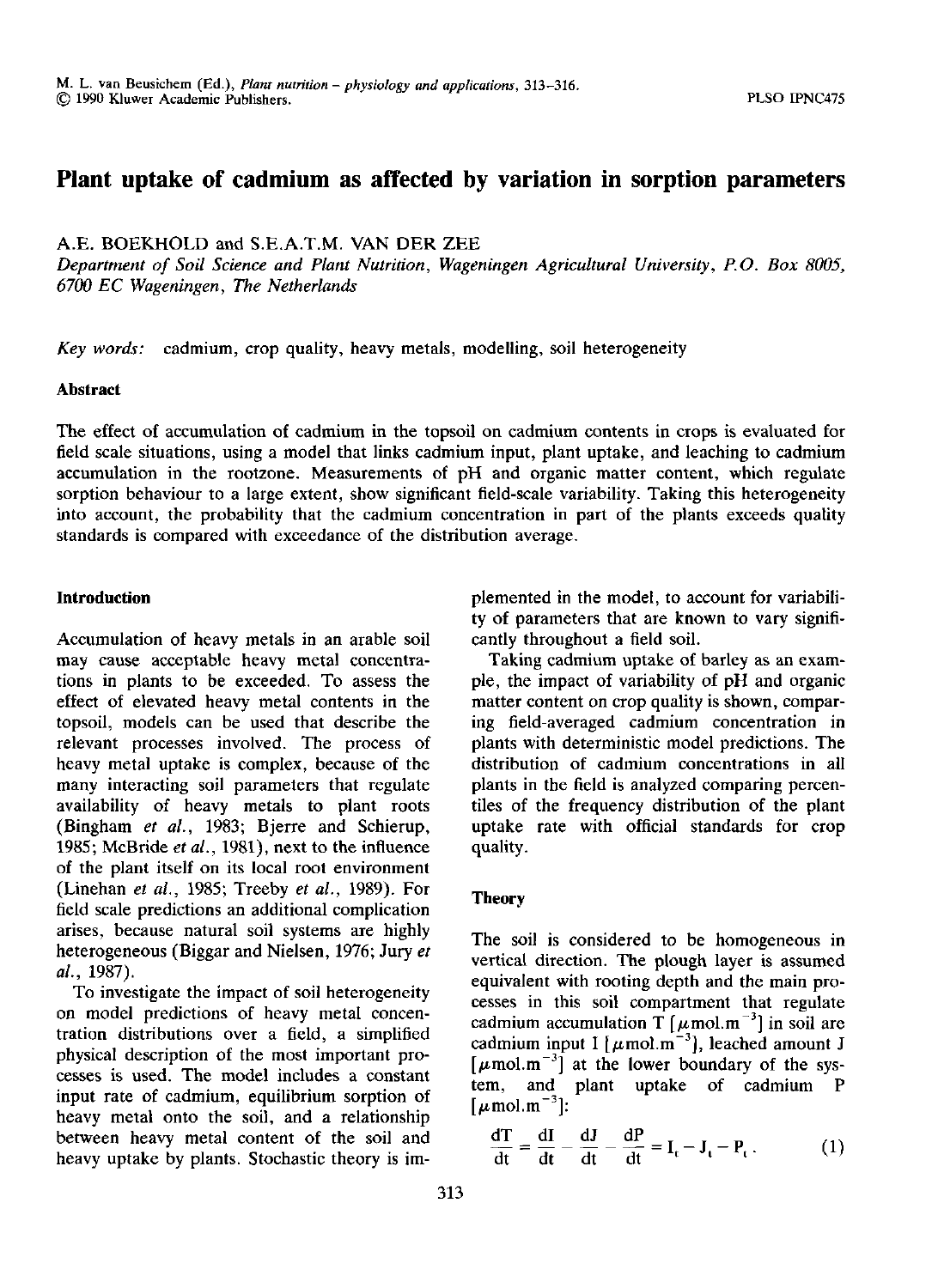Solute flux  $J_t$  equals soil water flux v [m. times solute concentration c  $[\mu \text{mol} \cdot \text{m}^{-3}]$ , w correction for soil compartment thickness L [m] and water content  $\theta$  [m<sup>3</sup>.m<sup>-3</sup>] of the soil. high distribution ratio and assuming equilibrium Freundlich sorption, J, can be approxima with:

$$
J_{t} = \frac{v\theta c}{L} = \frac{v\theta}{L} \left[ \frac{T}{\rho k_{1}} \right]^{1/n}, \qquad (2)
$$

in which  $\rho$  is the soil dry bulk density and  $k_1$  and n are parameters that define the adsorption isotherm.

Soil chemical parameters as pH and organic matter content influence the shape of the adsorption isotherm. This is accounted for by Van der Zee and van Riemsdijk (1987) who included proton activity  $(H^+)$  mol. $L^{-1}$ ] and organic bon content oc  $[g.g^{-1}.\%]$  in the Freund equation:

$$
k_1 = k_2 \, \text{oc}(\text{H}^+)^{-1/2} \,,\tag{3}
$$

in which  $k_a$  is the adjusted adsorption constant, excluding effects of oc and (H

Plant uptake  $P_t$  can also be expressed function of T, although total content of heavy metals generally does not reflect bioavailability. However, literature shows little quantitative information on the relationship between c and Mathematical relationships between  $T$  and  $F$ the type:

$$
P_t = k_2 T^m \tag{4}
$$

are proposed by Kuboi *et al.* (1986) and will be used instead.

We assume a constant cadmium input rate:

$$
\mathbf{I}_{t} = \mathbf{I}_{0} \tag{5}
$$

Substitution of eq.  $(2)$  and  $(4)$  in eq.  $(1)$  yields a differential equation in terms of T:

$$
\frac{dT}{dt} = I_0 - k_2 T^m - \frac{v\theta}{L} \left[ \frac{1}{\rho k_1} \right]^{1/n} T^{1/n} \,. \tag{6}
$$

For some values of m and n this equation can be solved analytically. For our example a numerical solution is obtained.

Variability of soil parameters is included in this deterministic model using stochastic theory. Model predictions are then based on the assumption that an ensemble of measured parameter values on different locations in a field are representative for the underlying distribution at each location (ergodicity). The distribution of the variable soil parameters is represented by a probability density function (PDF), instead of single values. This implies that model predictions are also represented by PDF's. The parameters that describe the PDF are dependent on the sensitivity of the model to the variable soil parameter. Van der Zee and van Riemsdijk (1987) assumed a lognormal PDF for proton activity and organic carbon content:

$$
f_y = [ys_x \sqrt{2\pi}]^{-1} \exp\left\{-0.5\left[\frac{x - m_x}{s_x}\right]^2\right\},\qquad(7)
$$

where y is  $(H<sup>+</sup>)$  or oc, and x is ln y. m mean of the (normal) distribution of x and  $s_x$  the standard deviation of x. f<sub>y</sub> is denoted  $\Lambda(m_x, s_x^2)$ .

The distribution of  $P_t$  can be characteri using percentiles of the distribution: The value where  $i\%$  of the distribution is smaller or equal to, is the i-th percentile.

#### **Results and discussion**

Model calculations are done for a sandy soil in De Kempen region in the south of the Netherlands, that contains elevated average cadmium and zinc concentrations (4mg/kg and 200mg/kg respectively). A Cd/Zn ratio of 0.01 is assumed, for which parameter values for the adsorption isotherm are given by Chardon (1984). Soil samples were taken on a grid of size  $17 \times 8$ , with eridpoint distance 6 m. Measured values of  $\ell$ and oc showed a lognormal distribution (Fig. 1).

The plant uptake parameter m is chosen to be 1 in agreement with Kuboi *et al.* (1986), who found an average of  $m = 0.999$  for 34 different plant species. Van Luit (1984) derived a value for  $k_2$ . Annual cadmium input  $l_0$  consists of estimated Cd-input due to atmospheric deposition and phosphate fertilization of the soil (Ferdinandus, 1987). It is assumed that initially there is no cadmium present in the soil. Table 1 sum-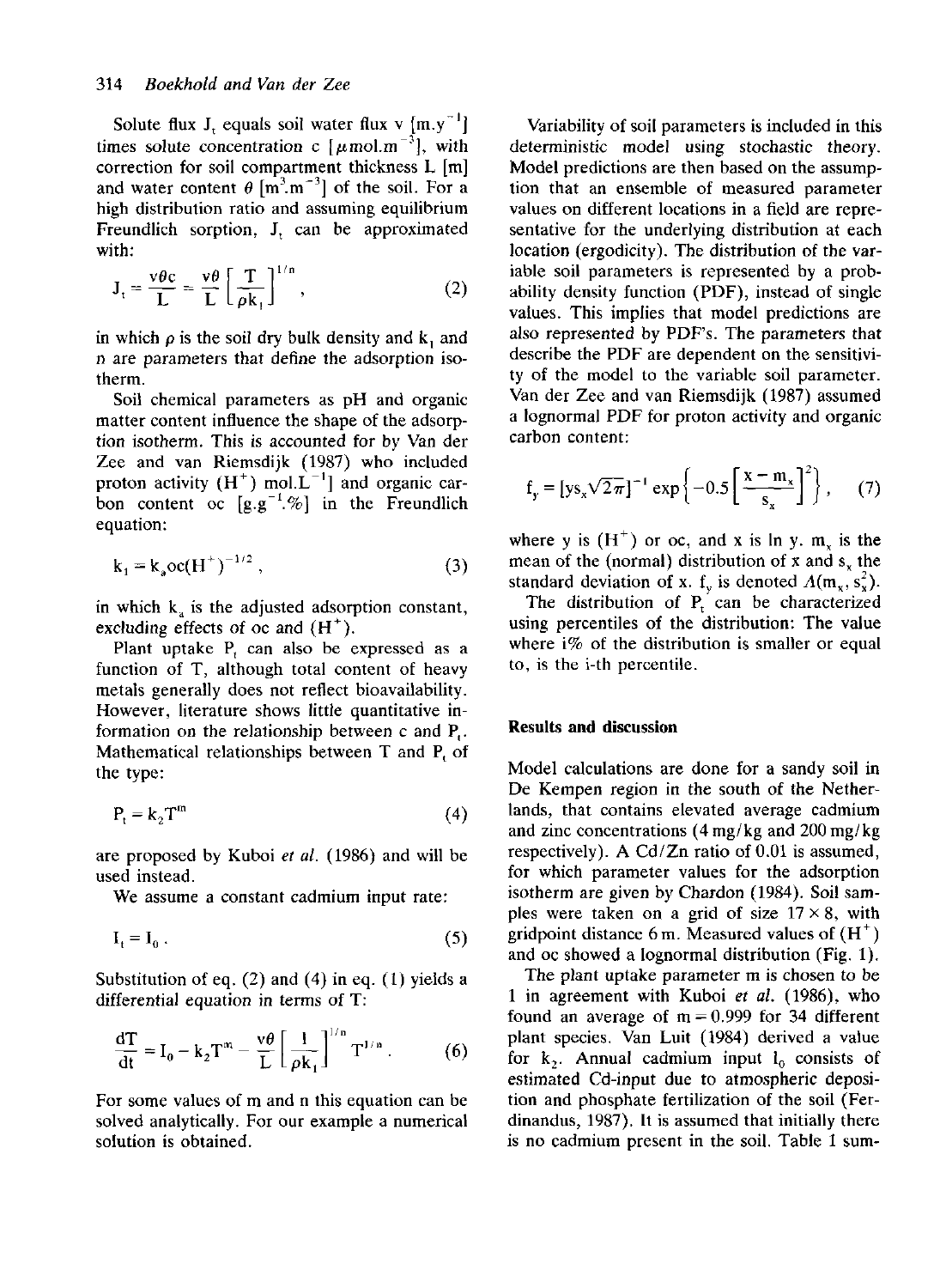

*Fig. 1.* Measured (bars) and fitted (line) frequency distribution for  $H^+$ -concentration (la) and organic carbon con (lb).

marizes the parameter values used during simulation.

The stochastic model used the PDF's of Fig. 1 in Monte Carlo simulation. With  $(H<sup>+</sup>)$  and negatively correlated, a lower buffer capacity for protons is assumed when the soil is lower in







*Fig. 2.* Development of total content  $T$  and plant uptake  $P$ , as a function of time for both the stochastic and the deterministic model.

organic matter. The mean values of these distributions are used as fixed numbers in the deterministic model.

Figure 2 gives T and  $P_t$  as a function of for both the deterministic (results as fixed numbers) and the stochastic (mean values of the PDF of  $T$  and  $P$ .) model. The difference between both models is small, only after a long period of time the values diverge. Comparing  $P_t$  with the off Dutch standard for cadmium in grains (Bleys, 1987), which equals 0.15mgCd/kg fresh weight (equivalent with 2.22  $\mu$  mol.m<sup>-3</sup>.y<sup>-1</sup>), the average plant uptake of cadmium is below the standard for approximately 610 years. Average behaviour of cadmium in the heterogeneous soil is very similar to cadmium behaviour in an equivalent homogeneous soil.

However, also extreme values for plant uptake are present in the PDF of  $P_t$ . Figure 3 s percentiles of the distribution of  $P_t$  for the



*Fig. 3.* Development of percentiles of  $P_t$  as a function of when oc and  $(H<sup>+</sup>)$  are negatively correlated.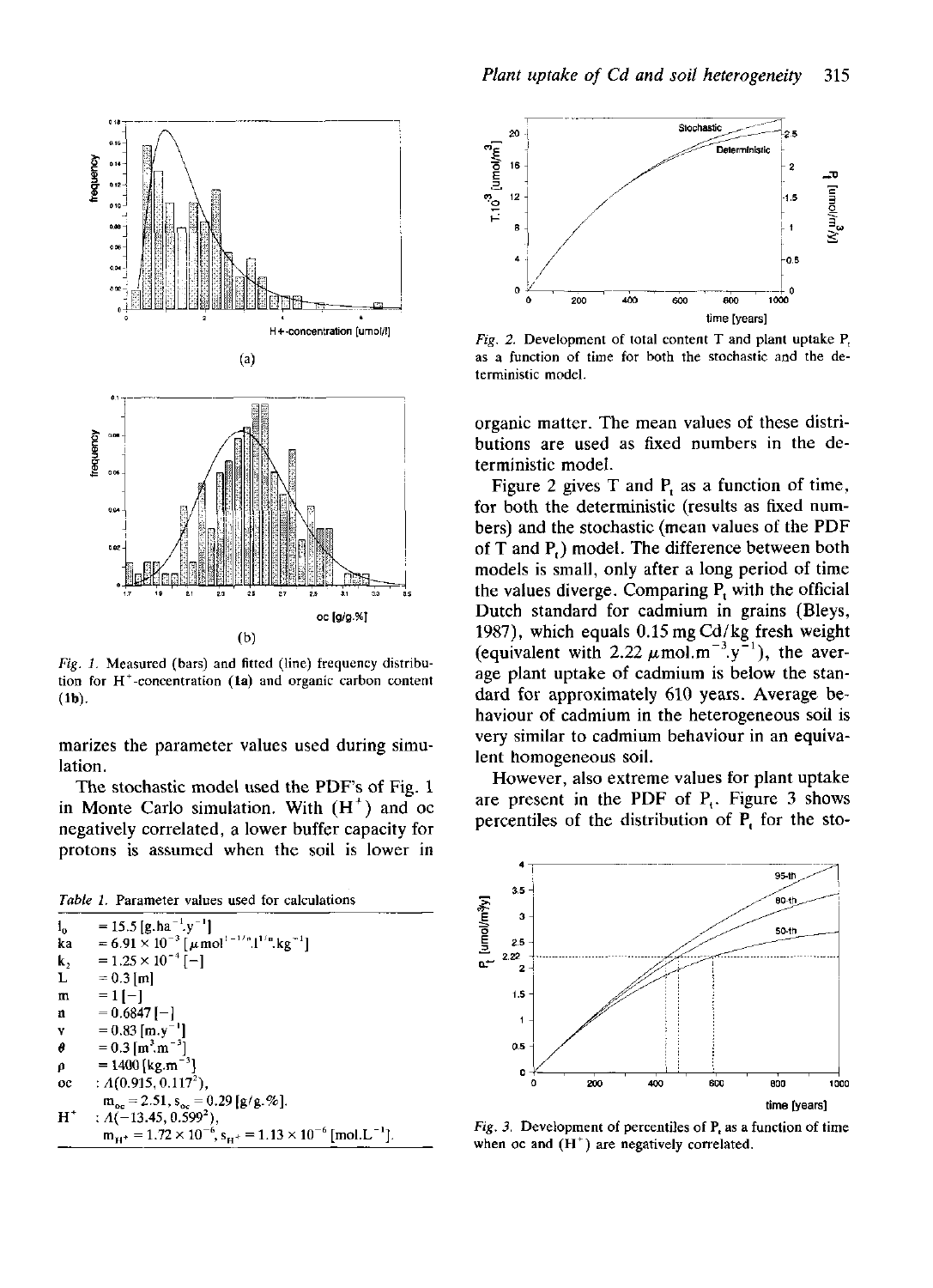chastic model. The 50-th percentile (the median of the distribution) exceeds the standard after 590 years. The difference between the mean value of  $P_t$  and the median indicates a symmetric frequency distribution. When the mean is smaller than the median, this implies a skewed distribution towards lower values. The 80-th percentile is at the standard after 480 years and after 440 years already 5% of the plants contains cadmium concentrations higher than the standard. So, when 95% of the harvest should remain below quality standards, exceedance of the standard occurs 170 years earlier than the deterministic model would predict.

For crop like barley, where all grains are mixed during the harvest, extreme high cadmium concentrations in some of the grains are averaged out. For crops that are consumed as separate entities, the extremes in the distribution of  $P_t$  are important. The deterministic approach does not give an adequate indication of crop quality in the latter cases.

## **Conclusions**

The difference between deterministic modeling and stochastic modeling is small for the example used here, when the field averaged cadmium concentration in plants is considered. Extremes in the frequency distribution of cadmium concentration in plants cause the 95-th percentile of the distribution to reach the quality standard for cadmium in plants much earlier than the average cadmium concentration in plants. When pH and organic carbon content show profound variability, soil heterogeneity should be taken into account explicitly in models that predict crop quality. When accurate data are available that describe the variability of those parameters the model is sensitive for, stochastic modeling can serve as a first screening tool for risk assessment of elevated concentrations of heavy metals in the topsoil of an agricultural land.

## **References**

- Biggar, J W and Nielsen, D R 1976 Spatial variability of the leaching characteristics of a field soil. Water Resour. Res. 12, 78-84.
- Bingham F T, Strong J E and Sposito G 1983 Influence of chloride salinity of cadmium uptake by swiss chard. Soil Sei. 135, 160-165.
- Bjerre G K and Schierup H-H 1985 Uptake of six heavy metals by oat as influenced by soil type and additions of cadmium, lead, zinc and copper. Plant and Soil 88, 57-69.
- Bleys HT M 1987 Warenwet. Tjeenk Willink, Zwolle, The Netherlands.
- Chardon W J 1984 Mobility of Cadmium in Soil. *(In Dutch).*  Bodembescherming No. 36. Publisher Staatsuitgeverij, The Hague, 200 p.
- Ferdinandus G 1987 Beperking van de aanvoer is de enige oplossing, problemen met zware metalen in de landbouw. Student thesis, Agricultural University Wageningen, The Netherlands, 87 p.
- Jury W A, Russo D, Sposito G and Elabd H 1987 The spatial variability of water and solute transport properties in unsaturated soil. 1. Analysis of property variation and spatial structure with statistical models. Hilgardia 55, 1-32.
- Kuboi T, Noguchi A and Yazaki J 1986 Family-dependent cadmium accumulation characteristics in higher plants. Plant and Soil 92, 405-415.
- Linehan D J, Sinclair A H and Mitchell M C 1985 Mobilisation of Cu, Mn and Zn in the soil solutions of barley rhizospheres. Plant and Soil 86, 147-149.
- McBride M B, Tyler L D and Hovde D A 1981 Cadmium adsorption by soils and uptake by plants as affected by soil chemical properties. Soil Sei. Soc. Am. J. 45, 739-744.
- Treeby M, Marschner H and Römheld V 1989 Mobilization of iron and other micronutrient cations from a calcareous soil by plant-borne, microbial, and synthetic metal chelators. Plant and Soil 114, 217-226.
- Van der Zee, S E A T M and Van Riemsdijk W H 1987 Transport of reactive solute in spatially variable soil systems. Water Resour. Res. 23, 2059-2069.
- Van Luit B 1984 Cadmium uptake by crops *(In Dutch).*  Landbouwkundig Tijdschrift 96, 19-20.